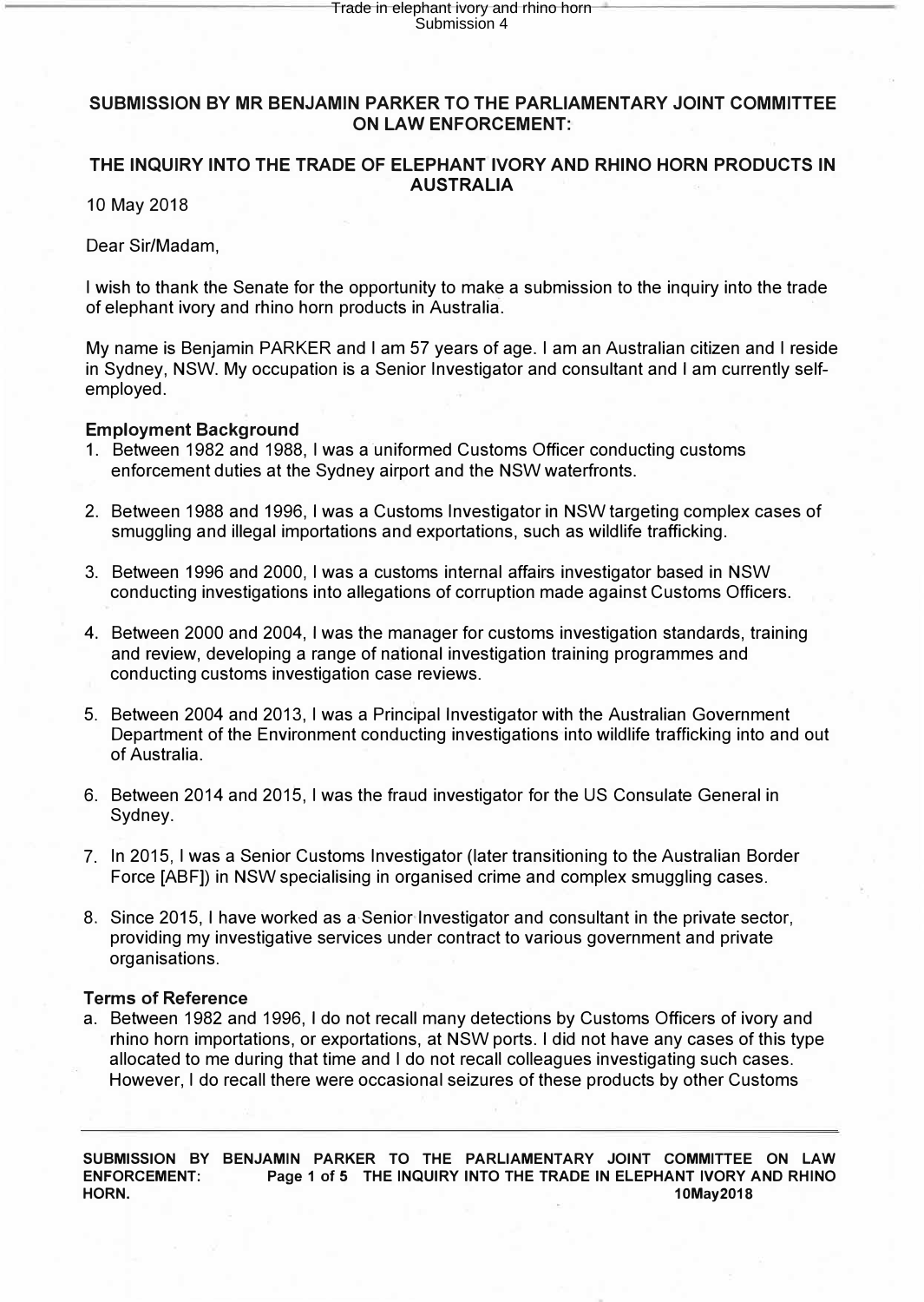Officers in other ports around Australia but I do not recall any significant post seizure investigations (the records of which may be obtained by the committee from the ABF).

It was not until I commenced duties with the Department of the Environment in 2004, that I became aware of the ever-increasing worldwide problem of illegal ivory and rhino horn trafficking and the growing involvement of people residing in Australia. The Department of the Environment has, for a long time, collated statistics of ivory and rhino horn seizures in Australia because these seizures are conducted under Federal environment law mainly by Customs Officers (and now ABF officers) on behalf of that department (the records of which may be obtained by the committee from the Department of the Environment and the ABF). These records should show the seizures of ivory and rhino horn importations into Australia have increased since 2000. I doubt there would be many export seizures (none that I recall).

I do recall a colleague, Mr Luke BOND, in the Department of the Environment investigating cases of ivory and rhino horn trafficking in Australia. I assisted Mr BOND with some of those investigations and as a result, it became quite obvious to me that ivory and rhino horn products were being traded in Australia by the following methods:

- i. Laundered as antique products through Australian auction houses and other venues;
- ii. Illegally imported via passenger baggage through Australian airports;
- iii. Transited through Australia via sea and air transport (taking advantage of Australia's transit rules) from Africa to South East Asian countries, particularly, Hong Kong, Vietnam and China; and
- iv. Exported from Australia with CITES permits and certificates issued by the Australian Department of the Environment.

I do recall Mr BOND's work in this field resulted in his secondment to the Australian Crime Commission (ACC) as the lead investigator on **Project** *Aerostar.* This investigation was initiated after Mr BOND conducted investigations in Sydney on a person connected with people convicted overseas for wildlife trafficking.

Mr BOND completed **Project** *Aerostar* and the ACC made several findings and recommendations to address ivory and rhino horn trafficking in Australia but I do not recall any Australian organisation following on with these recommendations (this report may be obtained by the committee from the Australian Criminal Intelligence Commission [ACIC]). Furthermore; **Project** *Aerostar* also instigated INTERPOL notifications and activities.

I am sure Mr BOND can elaborate on what happened during the course of the **Project** *Aerostar* investigations and its aftermath. However, I do not know whether Australian organisations used this learning to clamp down, or stop the trade of ivory and rhino horn products in Australia and to prosecute offenders.

Over the last years, I do recall Customs Officers making a large seizure of ivory in Western Australia (the records of which may be obtained by the committee from the Department of the Environment and the ABF). I do not recall a post seizure investigation but I do recall the modus operandi was similar to what was described in some of the **Project** *Aerostar* findings.

The investigations by Mr BOND demonstrated how freshly harvested ivory and rhino horn products were (and probably still are) traded in Australia by being mis-declared as pre-

**SUBMISSION BY BENJAMIN PARKER TO THE PARLIAMENTARY JOINT COMMITTEE ON LAW ENFORCEMENT: Page 2 of 5 THE INQUIRY INTO THE TRADE IN ELEPHANT IVORY AND RHINO HORN.** 10May2018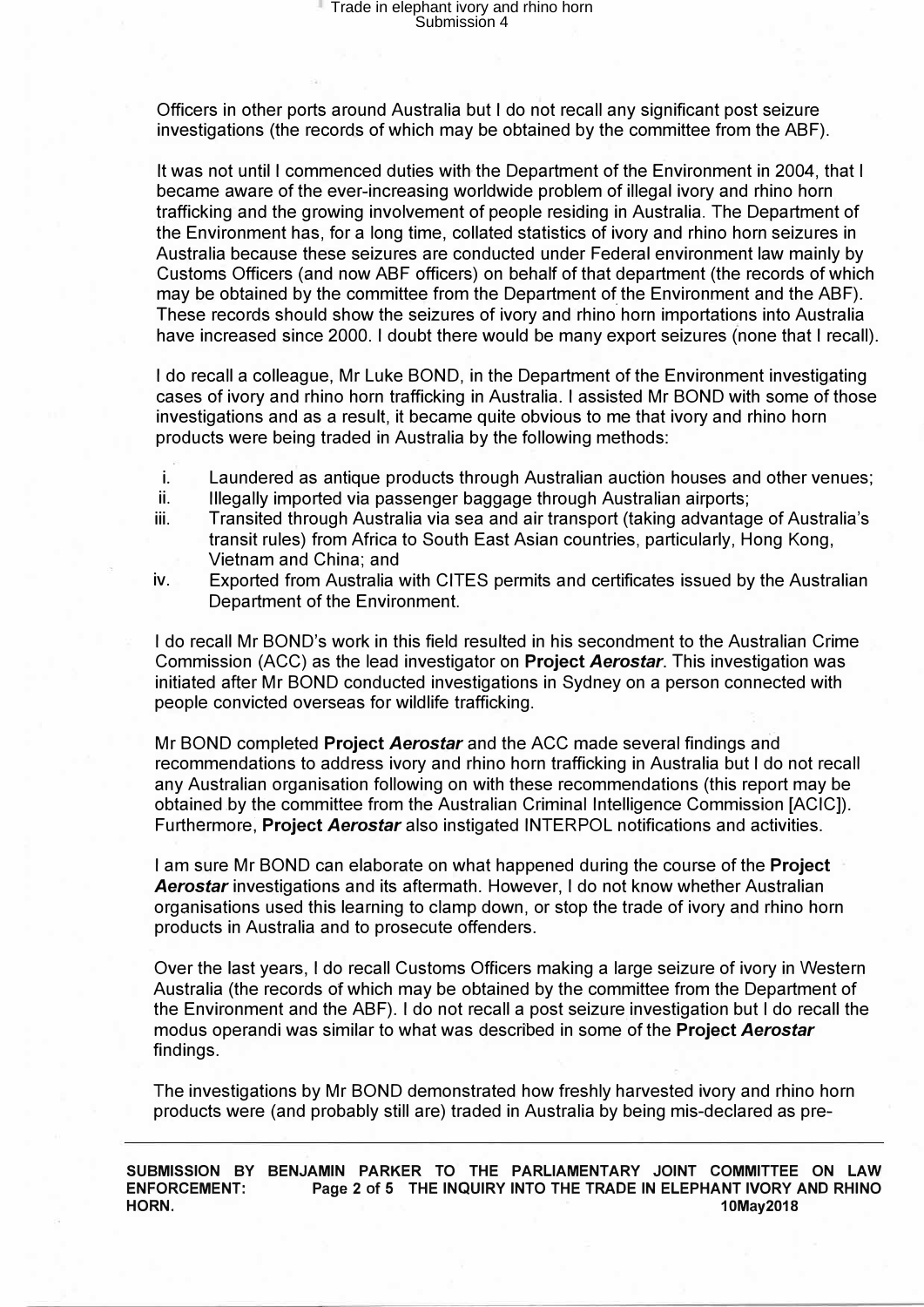CITES articles supported by forged certificates produced by exceptionally talented overseas forgers. Accordingly, forged CITES documents were, and have often, resulted in the Australian CITES management authority, being the Department of the Environment, to issue import permits for these products into Australia and, therefore, legitimising their sale in Australia, or subsequent export to other countries (the Department of the Environment can advise the committee about how CITES products are globally moved and how CITES products are processed though Australia). I do not know whether the Department of the Environment has ever conducted an audit of receipted overseas CITES documents to determine whether forged CITES documents have been processed as legitimate articles.

The global investigations of this trade show the demand for ivory and rhino horn products is mainly centred in South East Asia being Hong Kong, Vietnam and China. There is low demand for these products in Australia, however, Australia can be used to transit these products to the countries of demand to disguise the origin and, or, to present a low risk of detection by border officials at the countries of final destination (representatives of the ABF can explain to the committee the current ways and means of globally moving illegal goods and they can also present contemporaneous studies of such matters to assist the committee to understand the difficulties involved with stopping the illegal movement of ivory and rhino horn products once exported from the African continent).

- b. In my experience, the detection and seizure of ivory and rhino horn products is not regarded as high priority by the Australian border and environment organisations. I do not recall any of these organisations conducting specific operations, or investigations, to interdict these products, or to specifically prevent this particular trade. I do not recall any of these organisations devoting resources to such activities. If so, there would have been a notable increase in seizures and investigations of these products in Australia. Accordingly, I suspect the ABF does not dwell on how these products can be concealed and imported as other prohibited goods are higher priority. If there is a detection of ivory and, or, rhino horn products at the border, I suspect it would be by chance and in the course of ABF, or other officials, searching for something else.
- c. Mr BOND's work over the years, including **Project** *Aerostar*, can demonstrate how serious and organised crime groups can be involved in the trade of ivory and rhino horn products from both an international and Australian perspective. I do not recall any other Australian Government organisation studying such matters, or these specific activities. There are many contemporaneous studies of such matters conducted by overseas organisations, such as INTERPOL, that could be obtained by the committee.
- d. I do not recall any arrangements with existing Australian commercial traders to prevent these products being traded in Australia. In particular, I am not aware of efforts made by the Department of the Environment but I am sure this information could be provided to the committee by this Department.
- e. Federal law enforcement agencies such as the AFP and the ABF have not treated the trade of ivory and rhino horn products as a high priority because their resources are commonly directed towards what they view as higher rating threats. There is no evidence that existing State and Territory legislation and compliance frameworks are sufficiently effective, or coordinated enough, to quell the trade of these products. Furthermore, to enforce the federal legislation under the current *Environment Protection and Biodiversity Conservation Act 1999* (the EPBC Act), a domestic law enforcement officer must be an Inspector und�r this act to

**SUBMISSION BY BENJAMIN PARKER TO THE PARLIAMENTARY JOINT COMMITTEE ON LAW ENFORCEMENT: Page 3 of 5 THE INQUIRY INTO THE TRADE IN ELEPHANT IVORY AND RHINO HORN. 10May2018**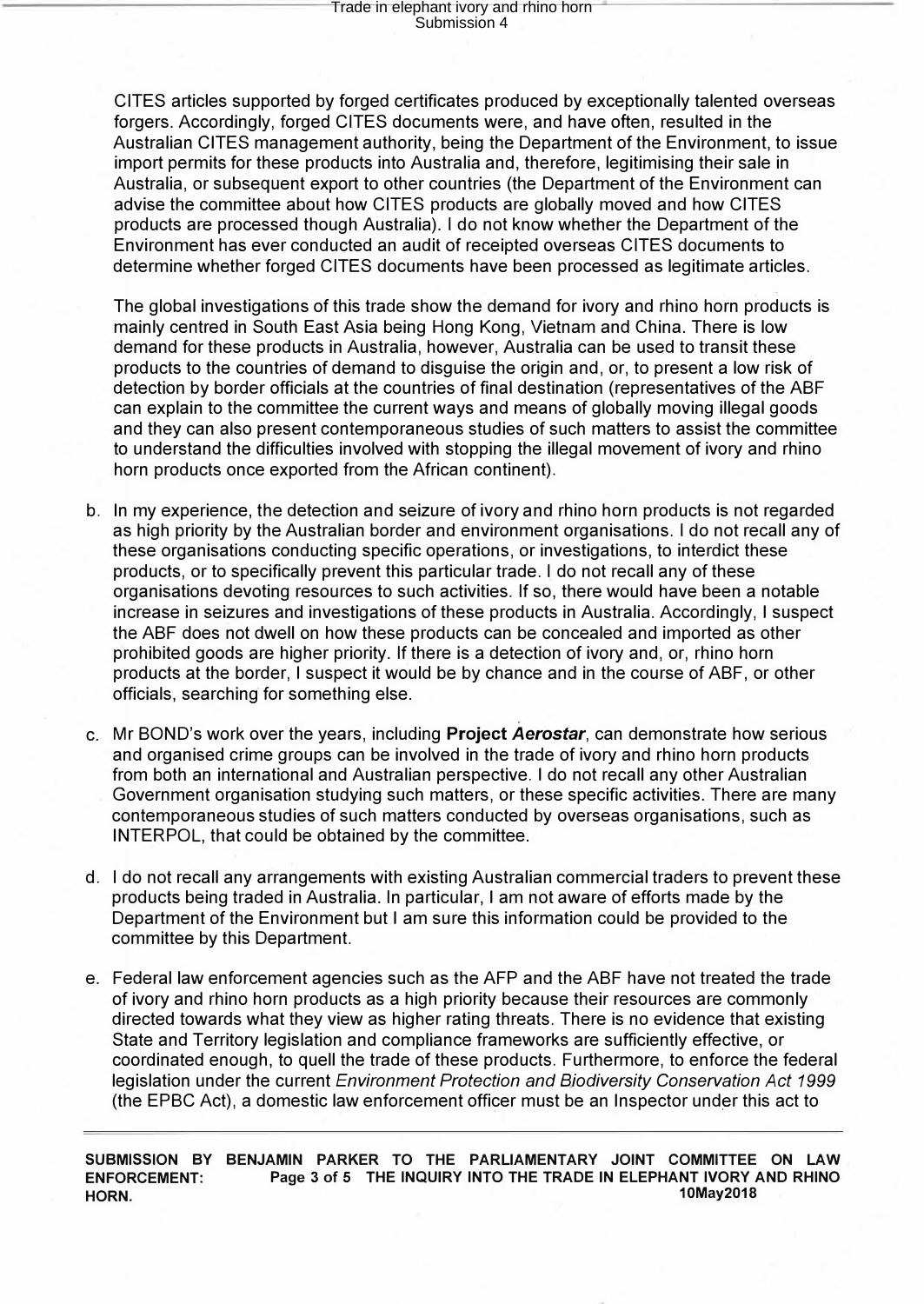exercise its powers. In the past, I have not witnessed Customs (and now ABF) treating exports with great priority. I do not recall regular physical searches of export goods (the ABF could advise the committee on such matters). I have witnessed targeted searches of outgoing passengers in accordance with border investigations of illegal wildlife trafficking. Under those circumstances, suspected illegal exports were material in larger national and, or international, investigations and mainly involved reptiles or birds. In my experience, to encourage the AFP and ABF to actively conduct regular investigations of illegal ivory and rhino horn trafficking, it would be dependent primarily on the Department of the Environment to provide those organisations with regular, tangible intelligence to support the AFP and the ABF to expend resources on such matters in the detriment of pursuing other threats.

- f. In my experience, current monitoring and regulation of provenance do�umentation attached to ivory and rhino horn products is not effective. The CITES certification system is very vulnerable to forgery and fraud. If there is an Australian regulator examining such documentation, it is doubtful that such an entity would have any expertise in this field. There is also the problem of the same CITES identifiers being re-used for a multitude of CITES products. I do not recall any system in place that can confidently match a CITES product with a CITES permit or certificate. It can be stated that the Australian CITES authentication system may, in the end, still rely on the wits of officers physically viewing these materials and their knowledge and experience relating to such matters.
- g. In my experience, it is very difficult to prove or authenticate certificates of origin or overseas trade permits and certificates. It is also very difficult to detect possible forgeries of such documents unless there is specific information received from overseas agencies. There is no international electronic system used to collate and track permitted goods. Therefore, to attain the standards of a possible criminal prosecution using such evidence is dubious. There are modern, scientific methods available to improve this system. For example, carbon . dating and micro-chipping are just a few possibilities, and available in Australia.
- h. There is much potential to enhance and improve existing Australian legislation to deal with this problem. Law enforcement officers employed by the Department of the Environment could be allowed to use proceeds of crime powers, anti-money laundering legislation, telecommunication interception and listening device legislation, as well as other laws that many other Commonwealth investigators can access. The EPBC Act could be amended to prohibit the promotion, marketing and trade of CITES products in Australia which could cover the internet and other forms of media. Much of the trade of ivory and rhino horn products are facilitated by electronic advertising and marketing media (internet, social media and the dark net are some examples). The EPBC Act could also be amended and used to target any Australian person overseas involved in the trade of ivory and rhino horn products. The EPBC Act currently contains provisions to deal with Australian persons who are found to have interfered with whales and dolphins overseas anywhere in the world (this information may be obtained by the committee from the Department of the Environment). Law and administration preventing the trade of ivory and rhino horn products domestically could be strengthened by coordinating domestic statutes and making it a COAG matter?
- i. The Department of the Environment is the appropriate agency to support and coordinate efforts to close domestic markets to the trade of ivory and rhino horn products.
- j. The Department of the Environment should be using specialised investigative and law enforcement resources to proactively engage with regional and international counterparts to

**SUBMISSION BY BENJAMIN PARKER TO THE PARLIAMENTARY JOINT COMMITTEE ON LAW ENFORCEMENT: Page 4 of 5 THE INQUIRY INTO THE TRADE IN ELEPHANT IVORY AND RHINO HORN. 10May2018**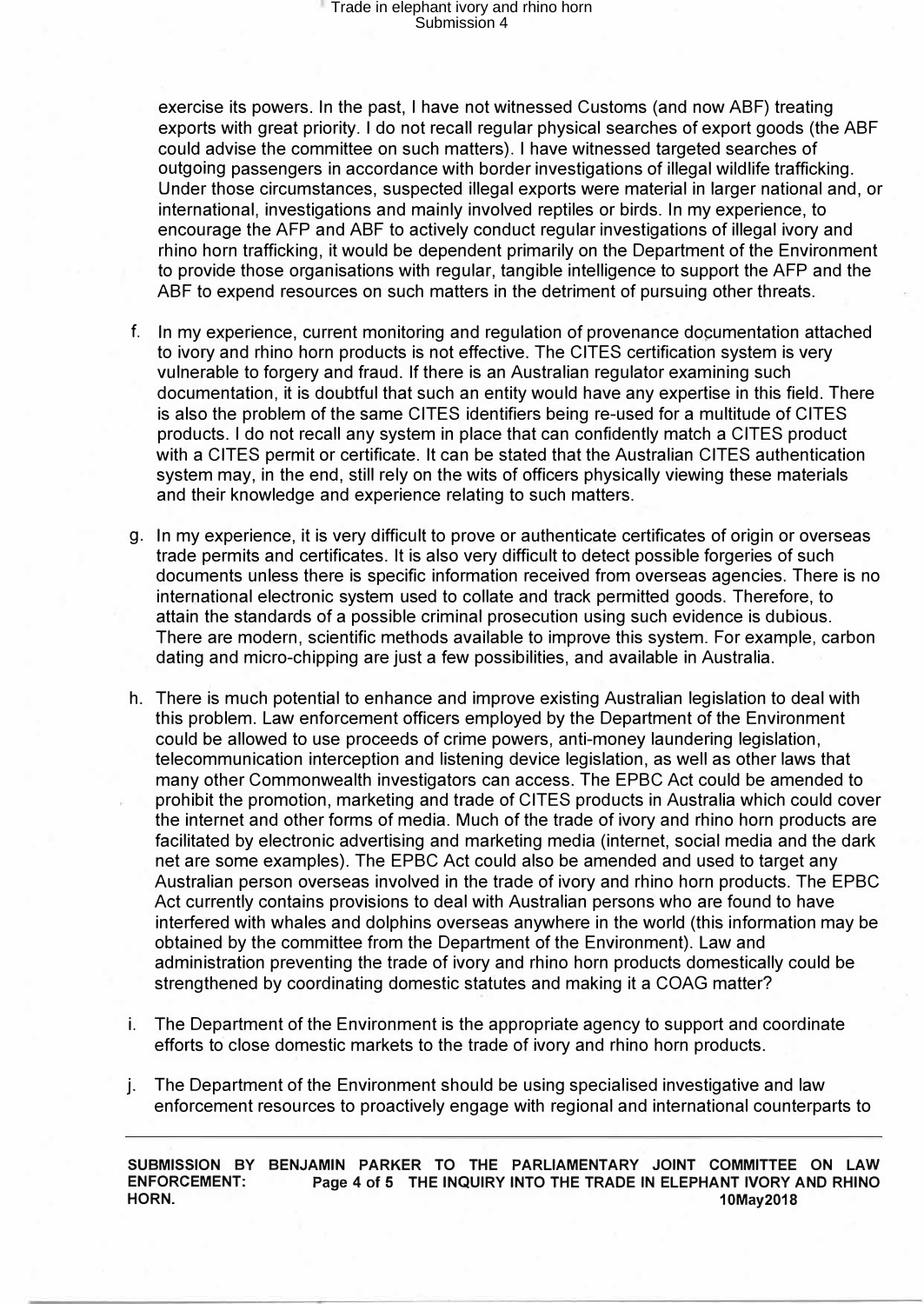address the illegal trade of ivory and rhino horn products. Those resources are readily found within the Department (the Environment Investigation Section), the AFP and the ABF. The Department of the Environment represents the Australian Government's involvement in international environment forums such as CITES. However, I have known this Department in the past to have used representatives at these forums who have lacked the essential law enforcement qualifications. Seldom have I seen in the past this Department actively participating in international law enforcement activities of this nature without having to rely on the agencies that can do the job such as the AFP and the ABF. Furthermore, the Department of the Environment can greatly improve its intelligence gathering and analysis capability to provide high quality, contemporary and tangible intelligence to Australian and overseas law enforcement organisations.

- k. I do not recall any Australian organisation actively and proactively pursuing the illegal trade of ivory and rhino horn products in Australia, except for the efforts of some individual officers in the Department of the Environment and the ACC. Therefore, I am unable to comment on the nature and effectiveness of measures, models and legislation adopted by domestic jurisdictions to address this trade (which I suspect from an anecdotal perspective is nonexistent). However, Australian authorities can learn a great deal from several overseas organisations that are succeeding to deal effectively with this trade and other illegal wildlife trade.
- I. The same problem exists with the trade of all other wildlife products in Australia. There are many Australians in possession of illegally traded wildlife specimens and products and they are not being properly investigated. Consequently, such trade directly contributes and promotes the continued degradation of international wildlife populations. Furthermore (pun warning), there is more than one way to skin a cat and in respect to dealing with domestic illegal wildlife traffickers, their wealth and benefits received from this trade can be taken from them by using available Australian Government law. Illegal wildlife trafficking and trade is inspired by those who desire to possess particular wildlife specimens. The demand for wildlife specimens, fund traffickers and trade. Once a collector is in possession of what is desired and what is prohibited, then that collector is always vulnerable to prosecution, monetary penalties and possible imprisonment. Australia needs to greatly improve and coordinate its wildlife and environment laws to keep up with the rest of the world's efforts. Currently, there does not seem to be a will to do this and consequently Australia continues to be vulnerable to illegal traffic and trade. Wildlife collectors in Australia do not fear being caught by the Department of Environment.

**SUBMISSION BY BENJAMIN PARKER TO THE PARLIAMENTARY JOINT COMMITTEE ON LAW ENFORCEMENT: Page 5 of 5 THE INQUIRY INTO THE TRADE IN ELEPHANT IVORY AND RHINO HORN. 10May2018**